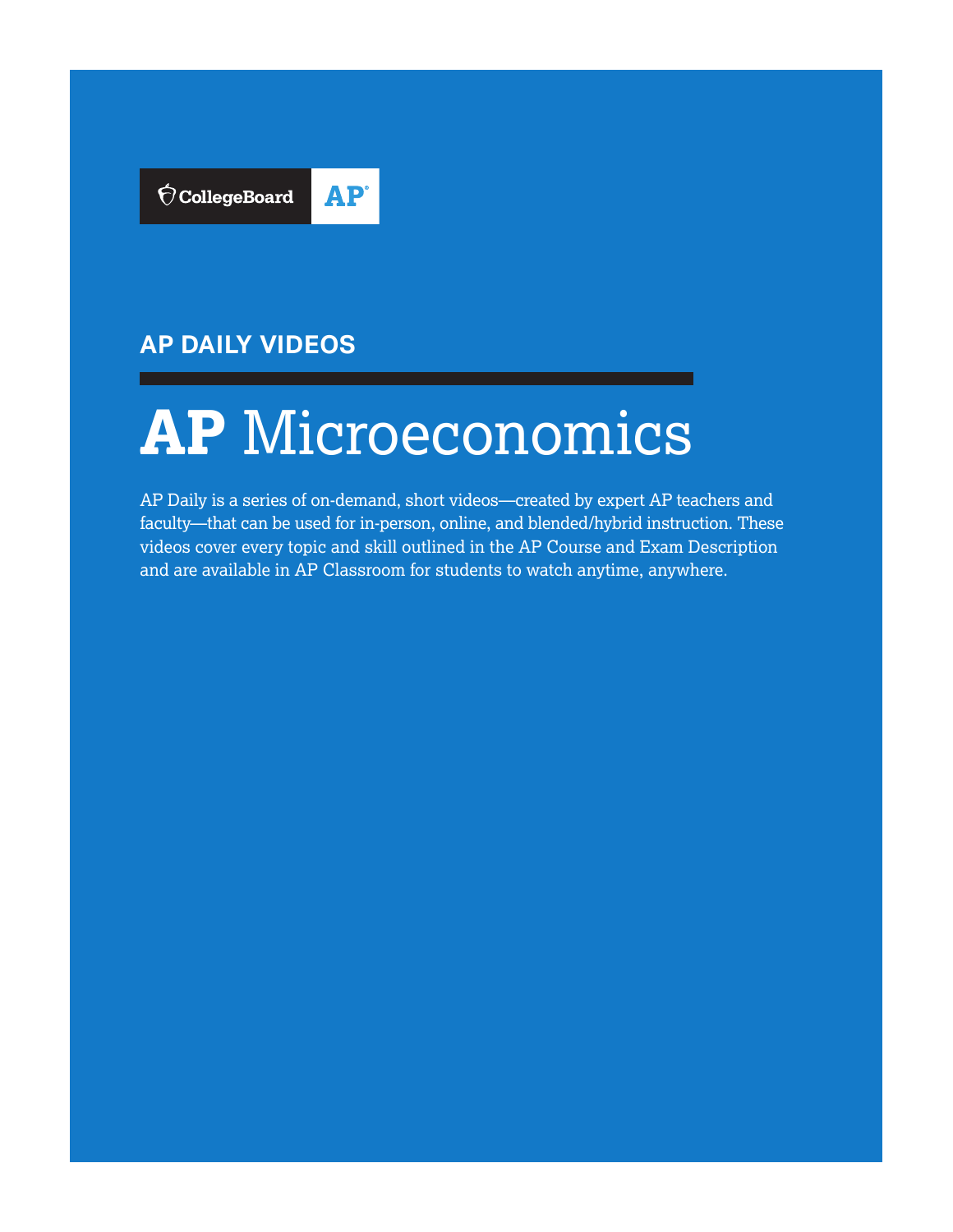| <b>Video Title</b> | <b>Topic</b>                                             | <b>Video Focus</b>                                                                                                                                                                               | <b>Instructor</b>  |
|--------------------|----------------------------------------------------------|--------------------------------------------------------------------------------------------------------------------------------------------------------------------------------------------------|--------------------|
| 1.1: Daily Video 1 | Scarcity                                                 | Thinking like an economist: understanding how<br>economists define scarcity, and how scarcity forces both<br>individuals and societies to make trade-offs.                                       | Martha Rush        |
| 1.1: Daily Video 2 | Scarcity                                                 | Economists sort factors of production into four categories:<br>land, labor, capital, and entrepreneurship.                                                                                       | Martha Rush        |
| 1.2: Daily Video 1 | Resource<br>Allocation<br>and Economic<br><b>Systems</b> | What goods and services should be produced? How<br>should they be produced? And who will get the goods and<br>services? These are the questions every economy must<br>answer.                    | Martha Rush        |
| 1.2: Daily Video 2 | Resource<br>Allocation<br>and Economic<br><b>Systems</b> | A nation's economic system determines how the economic<br>questions will be answered and how scarce resources will<br>be used.                                                                   | Martha Rush        |
| 1.3: Daily Video 1 | Production<br>Possibilities<br>Curve                     | Scarce resources force us to make production choices, and Martha Rush<br>every choice has an opportunity cost.                                                                                   |                    |
| 1.3: Daily Video 2 | Production<br>Possibilities<br>Curve                     | The opportunity cost of any choice is the value of the<br>next best option. Opportunity costs may be increasing,<br>constant, or decreasing as resources are shifted from one<br>use to another. | Martha Rush        |
| 1.3: Daily Video 3 | Production<br>Possibilities<br>Curve                     | The Production Possibilities Curve model is used to<br>demonstrate scarcity, opportunity costs, efficiency,<br>resource, use and economic growth.                                                | Martha Rush        |
| 1.4: Daily Video 1 | Comparative<br>Advantage and<br>Trade                    | Specialization according to comparative advantage—not<br>absolute advantage-results in exchange opportunities<br>that benefit both parties.                                                      | Martha Rush        |
| 1.4: Daily Video 2 | Comparative<br>Advantage and<br>Trade                    | Comparative advantage can be calculated by using output<br>comparisons or input (resource) comparisons.                                                                                          | Martha Rush        |
| 1.4: Daily Video 3 | Comparative<br>Advantage and<br>Trade                    | Relative opportunity costs determine the terms of<br>exchange under which mutually beneficial trade can occur.                                                                                   | Martha Rush        |
| 1.5: Daily Video 1 | Cost-Benefit<br>Analysis                                 | Rational economic decisions require the evaluation of<br>costs and benefits.                                                                                                                     | <b>Matt Pedlow</b> |
| 1.5: Daily Video 2 | Cost-Benefit<br>Analysis                                 | Some decisions can be made looking at marginal benefits<br>and marginal costs, but other decisions are evaluated by<br>looking at total benefits and total costs.                                | Matt Pedlow        |
| 1.6: Daily Video 1 | Marginal<br>Analysis and<br><b>Consumer Choice</b>       | Consumers are assumed to make choices so as to<br>maximize their total utility.                                                                                                                  | Matt Pedlow        |
| 1.6: Daily Video 2 | Marginal<br>Analysis and<br><b>Consumer Choice</b>       | Consumers attempt to maximize their utility by comparing<br>the marginal utility of the last dollar spent on each good.                                                                          | <b>Matt Pedlow</b> |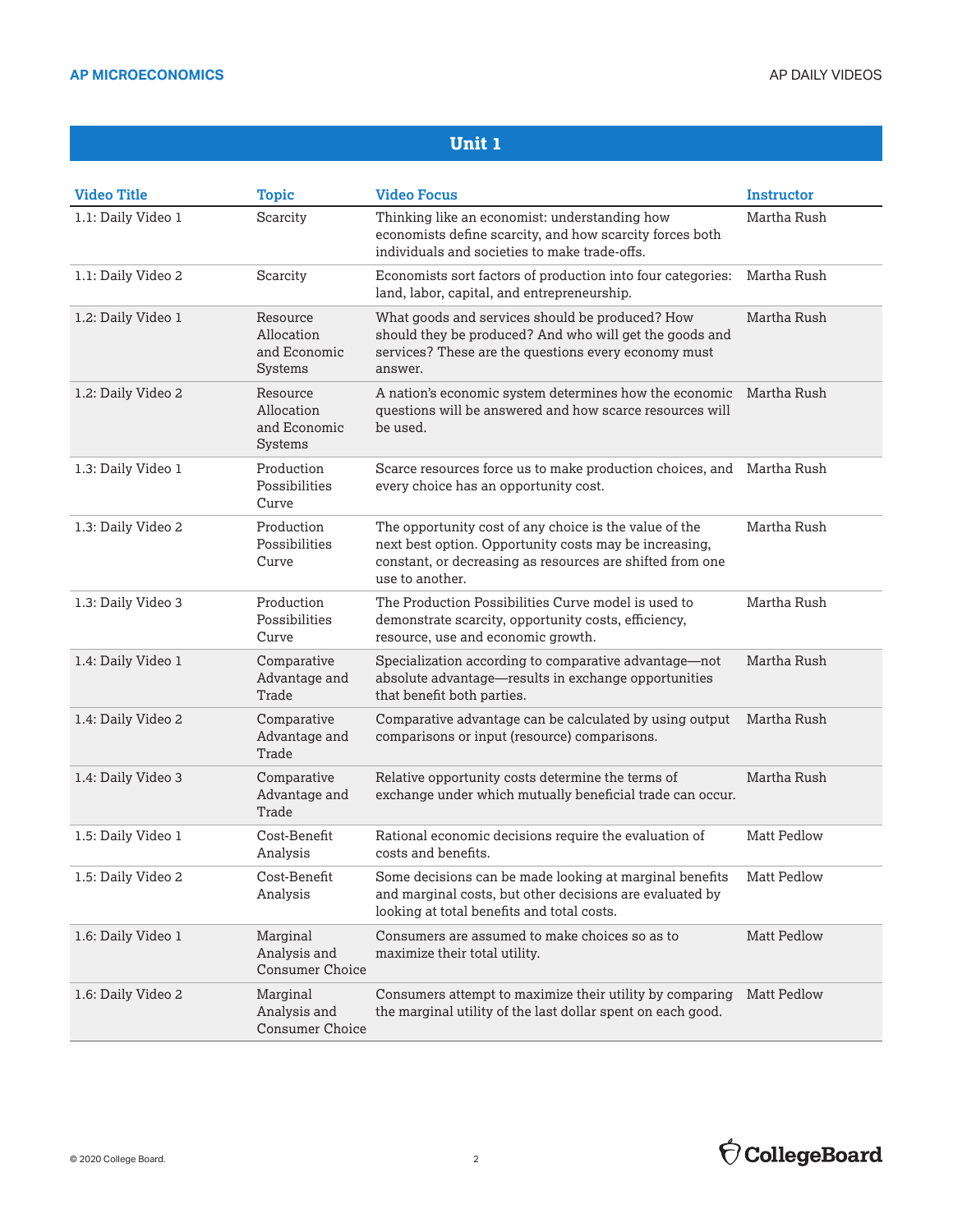| <b>Video Title</b> | Topic                                                         | <b>Video Focus</b>                                                                                                                 | <b>Instructor</b>       |
|--------------------|---------------------------------------------------------------|------------------------------------------------------------------------------------------------------------------------------------|-------------------------|
| 2.1: Daily Video 1 | Demand                                                        | This video will define the law of demand and illustrate the<br>role of demand in a competitive market model.                       | Matt Pedlow             |
| 2.1: Daily Video 2 | Demand                                                        | This video will explain how to differentiate between an<br>individual demand curve and a market demand curve.                      | Matt Pedlow             |
| 2.1: Daily Video 3 | Demand                                                        | This video will discuss each of the determinants of<br>demand and what causes the demand curve to shift.                           | <b>Matt Pedlow</b>      |
| 2.2: Daily Video 1 | Supply                                                        | This video will show how to differentiate between an<br>individual supply curve and a market supply curve.                         | Matt Pedlow             |
| 2.2: Daily Video 2 | Supply                                                        | This video will discuss each of the determinants of supply<br>and what causes the supply curve to shift.                           | <b>Matt Pedlow</b>      |
| 2.3: Daily Video 1 | Demand                                                        | Price Elasticity of This video will introduce the formula for determining the<br>price elasticity of demand.                       | <b>Matt Pedlow</b>      |
| 2.3: Daily Video 2 | Demand                                                        | Price Elasticity of This video will review the meaning of elasticity<br>coefficients and introduce the total revenue test.         | Matt Pedlow             |
| 2.3: Daily Video 3 | Demand                                                        | Price Elasticity of This video will discuss the factors that affect the elasticity<br>of demand.                                   | Matt Pedlow             |
| 2.4: Daily Video 1 | Supply                                                        | Price Elasticity of This video will introduce the formula for determining price Matt Pedlow<br>elasticity of supply.               |                         |
| 2.4: Daily Video 2 | Supply                                                        | Price Elasticity of This video will discuss the factors that affect the elasticity<br>of supply.                                   | <b>Matt Pedlow</b>      |
| 2.5: Daily Video 1 | <b>Other Elasticities</b>                                     | This video will introduce the formula for determining the<br>income elasticity of demand.                                          | Matt Pedlow             |
| 2.5: Daily Video 2 | <b>Other Elasticities</b>                                     | This video will review the previous formulas for the<br>elasticity of demand and introduce the cross-price<br>elasticity of demand | <b>Matt Pedlow</b>      |
| 2.6: Daily Video 1 | Market<br>Equilibrium and<br>Consumer and<br>Producer Surplus | This video will build on existing knowledge about<br>supply and demand to introduce the concept of market<br>equilibrium.          | Stephanie<br>Vanderford |
| 2.6: Daily Video 2 | Market<br>Equilibrium and<br>Consumer and<br>Producer Surplus | This video will introduce consumer and producer surplus<br>and demonstrate how they are calculated from a table of<br>numbers.     | Stephanie<br>Vanderford |
| 2.6: Daily Video 3 | Market<br>Equilibrium and<br>Consumer and<br>Producer Surplus | This video will explain how to connect consumer and<br>producer surplus to supply-demand graphs.                                   | Stephanie<br>Vanderford |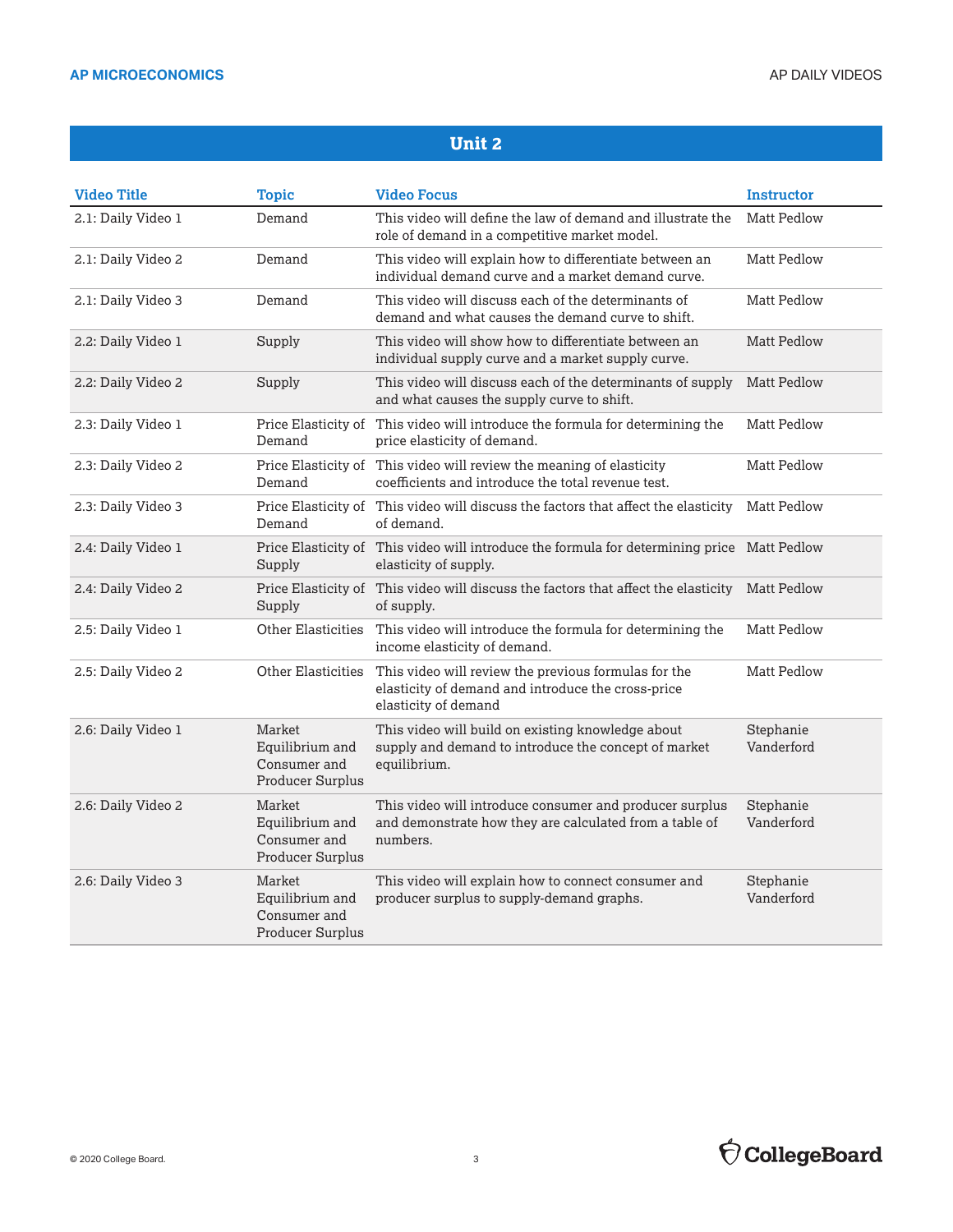#### **AP MICROECONOMICS** AP DAILY VIDEOS

| <b>Video Title</b> | <b>Topic</b>                                               | <b>Video Focus</b>                                                                                                                                                                                            | <b>Instructor</b>       |
|--------------------|------------------------------------------------------------|---------------------------------------------------------------------------------------------------------------------------------------------------------------------------------------------------------------|-------------------------|
| 2.7: Daily Video 1 | Market<br>Disequilibrium<br>and Changes in<br>Equilibrium  | This video will show how a surplus or a shortage exists for Stephanie<br>a market in disequilibrium and how market forces will then Vanderford<br>drive price and quantity to adjust back toward equilibrium. |                         |
| 2.7: Daily Video 2 | Market<br>Disequilibrium<br>and Changes in<br>Equilibrium  | This video will examine how consumer and producer<br>surplus change as a result of supply and demand shifts<br>and the eventual adjustment back to an equilibrium.                                            | Stephanie<br>Vanderford |
| 2.7: Daily Video 3 | Market<br>Disequilibrium<br>and Changes in<br>Equilibrium  | This video will show how market adjustments happen<br>when demand and supply shift simultaneously and how<br>price elasticity affects the market adjustment.                                                  | Stephanie<br>Vanderford |
| 2.8: Daily Video 1 | The Effects of<br>Government<br>Intervention in<br>Markets | This video will show how price controls work and<br>introduce the concept of deadweight loss.                                                                                                                 | Stephanie<br>Vanderford |
| 2.8: Daily Video 2 | The Effects of<br>Government<br>Intervention in<br>Markets | This video will take a close look at two common<br>government interventions—taxes and subsidies.                                                                                                              | Stephanie<br>Vanderford |
| 2.8: Daily Video 3 | The Effects of<br>Government<br>Intervention in<br>Markets | This video will show how price elasticity of supply and<br>demand influences the incidence of taxes and subsidies.                                                                                            | Stephanie<br>Vanderford |
| 2.9: Daily Video 1 | International<br>Trade and Public<br>Policy                | This video will introduce two important trade policies-<br>tariffs and import quotas.                                                                                                                         | Stephanie<br>Vanderford |
| 2.9: Daily Video 2 | International<br>Trade and Public<br>Policy                | This video will take a close look at a released AP free-<br>response question to get practice with international trade.                                                                                       | Stephanie<br>Vanderford |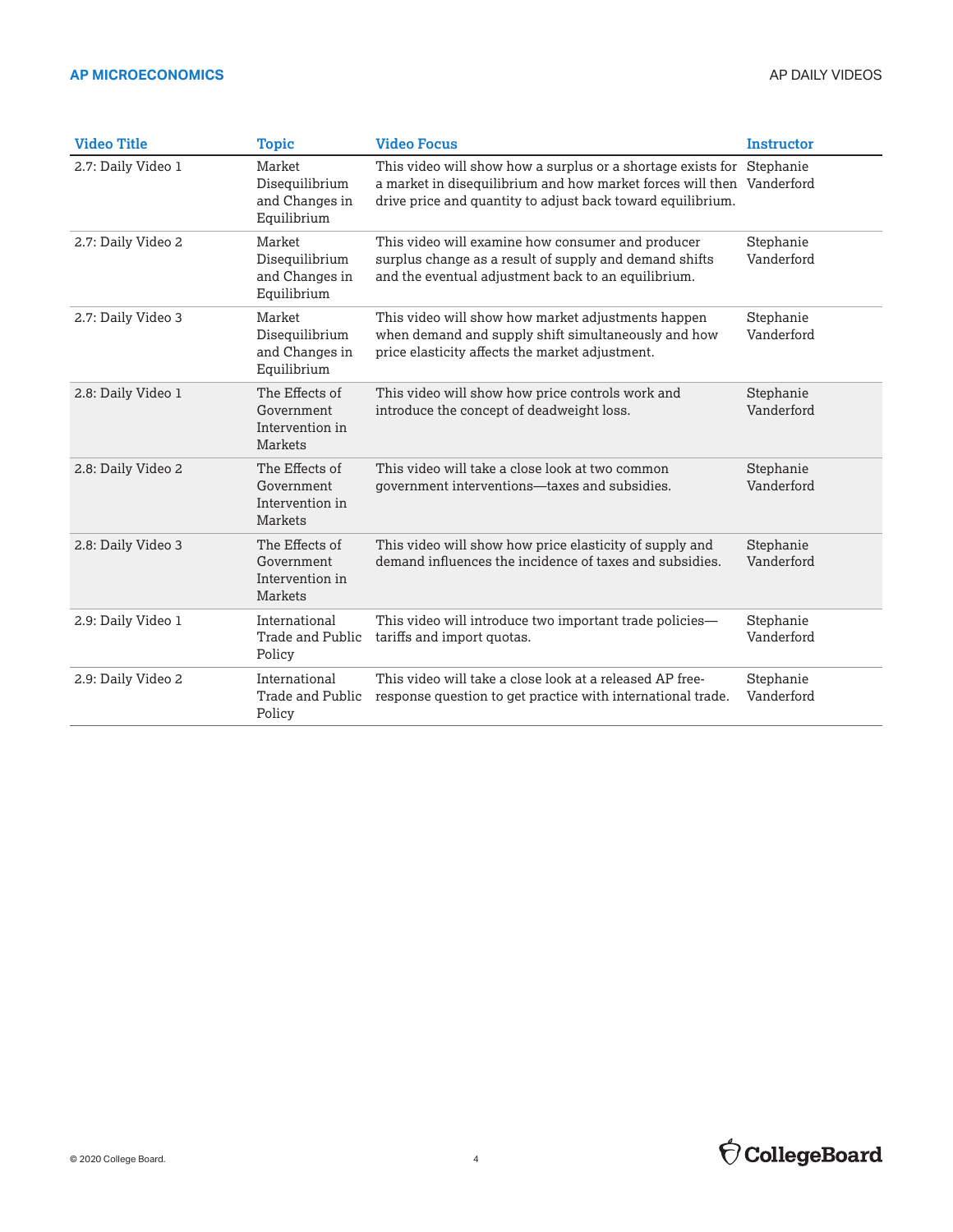| <b>Video Title</b> | <b>Topic</b>                                                                                                  | <b>Video Focus</b>                                                                                                                                  | <b>Instructor</b>       |
|--------------------|---------------------------------------------------------------------------------------------------------------|-----------------------------------------------------------------------------------------------------------------------------------------------------|-------------------------|
| 3.1: Daily Video 1 | The Production<br>Function                                                                                    | This video will introduce key vocabulary and formulas<br>related to the production function.                                                        | Stephanie<br>Vanderford |
| 3.1: Daily Video 2 | The Production<br>Function                                                                                    | This video will show how total product, marginal product,<br>and average product are represented graphically.                                       | Stephanie<br>Vanderford |
| 3.2: Daily Video 1 | Short-Run<br><b>Production Costs</b>                                                                          | This video will introduce key vocabulary and formulas<br>related to production costs in the short run.                                              | Stephanie<br>Vanderford |
| 3.2: Daily Video 2 | Short-Run<br><b>Production Costs</b>                                                                          | This video will show how average total cost, average<br>variable cost, average fixed cost, and marginal cost are<br>represented graphically.        | Stephanie<br>Vanderford |
| 3.2: Daily Video 3 | Short-Run<br><b>Production Costs</b>                                                                          | This video will provide extra practice with production<br>costs in the short run.                                                                   | Stephanie<br>Vanderford |
| 3.3: Daily Video 1 | Long-Run                                                                                                      | This video will introduce the economic concept of the long<br>Production Costs run and contrast it with the short run.                              | Stephanie<br>Vanderford |
| 3.3: Daily Video 2 | Long-Run<br><b>Production Costs</b>                                                                           | This video will show how long-run average total costs<br>are represented graphically and introduce the concept of<br>economies of scale.            | Stephanie<br>Vanderford |
| 3.4: Daily Video 1 | Types of Profit                                                                                               | The possibility of profit influences firm behavior and<br>allocation of resources. This video explains how to<br>calculate the two types of profit. | <b>Carl Coates</b>      |
| 3.4: Daily Video 2 | Types of Profit                                                                                               | This video will review economic profit and introduce the<br>concept of normal profit.                                                               | Carl Coates             |
| 3.5: Daily Video 1 | Profit<br>Maximization                                                                                        | This video will explain why firms maximize profit when<br>marginal revenue equals marginal cost.                                                    | Carl Coates             |
| 3.5: Daily Video 2 | Profit<br>Maximization                                                                                        | This video will show why any quantity more or less than<br>where MR=MC is less than optimal.                                                        | Carl Coates             |
| 3.5: Daily Video 3 | Profit<br>Maximization                                                                                        | This video will explain why profit is maximized where<br>MR=MC using graphs.                                                                        | Carl Coates             |
| 3.6: Daily Video 1 | Firms' Short-<br><b>Run Decisions</b><br>to Produce<br>and Long-Run<br>Decisions to Enter<br>or Exit a Market | This video will explain why firms operate or shut-down in<br>the short run.                                                                         | Carl Coates             |
| 3.6: Daily Video 2 | Firms' Short-<br>Run Decisions<br>to Produce<br>and Long-Run<br>Decisions to Enter<br>or Exit a Market        | This video will use graphs to show the decision to stay<br>open or shut down in the short run.                                                      | Carl Coates             |
| 3.6: Daily Video 3 | Firms' Short-<br><b>Run Decisions</b><br>to Produce<br>and Long-Run<br>Decisions to Enter<br>or Exit a Market | This video will explain the entry and exit decisions firms<br>face in the long run.                                                                 | Carl Coates             |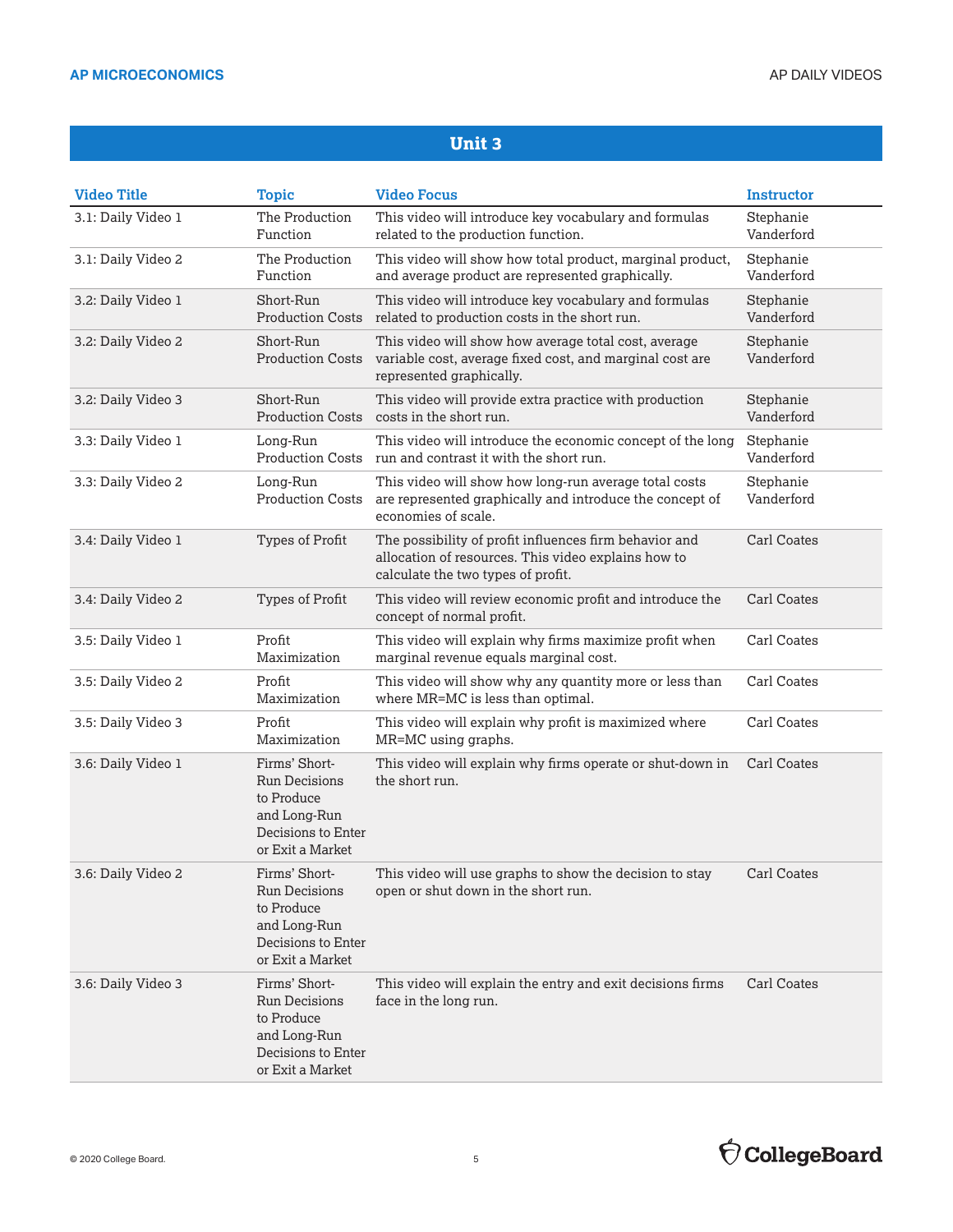#### **AP MICROECONOMICS** AP DAILY VIDEOS

| <b>Video Title</b> | Topic                  | <b>Video Focus</b>                                                                                                              | Instructor  |
|--------------------|------------------------|---------------------------------------------------------------------------------------------------------------------------------|-------------|
| 3.7: Daily Video 1 | Perfect<br>Competition | This video will introduce the perfect competition model.                                                                        | Carl Coates |
| 3.7: Daily Video 2 | Perfect<br>Competition | This video will extend the analysis of side-by-side graphs<br>to explain the short-run impact of market changes on the<br>firm. | Carl Coates |
| 3.7: Daily Video 3 | Perfect<br>Competition | This video will extend the analysis of perfect competition<br>into long-run entry and exit.                                     | Carl Coates |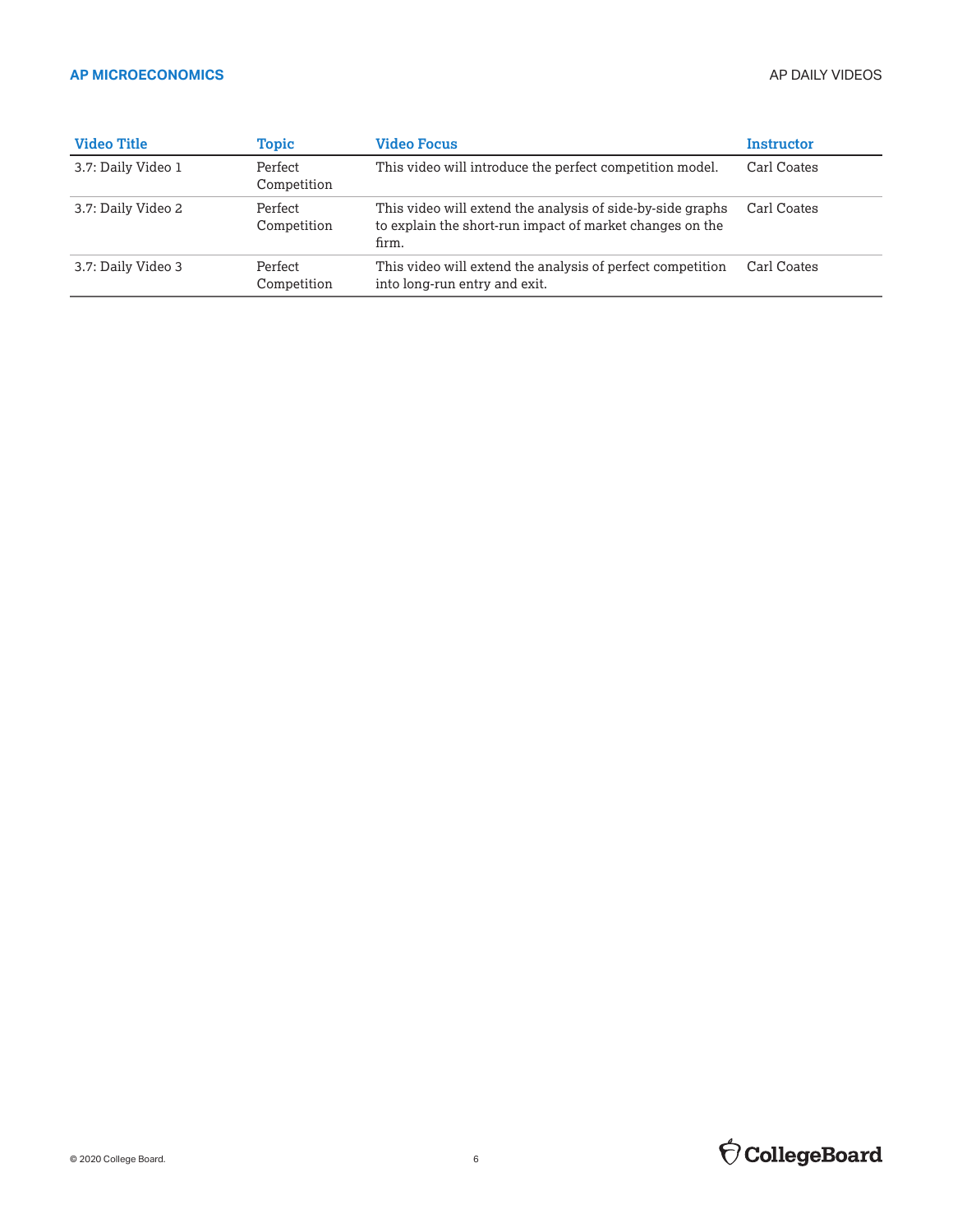| <b>Video Title</b> | <b>Topic</b>                                             | <b>Video Focus</b>                                                                                                                                             | Instructor    |
|--------------------|----------------------------------------------------------|----------------------------------------------------------------------------------------------------------------------------------------------------------------|---------------|
| 4.1: Daily Video 1 | Introduction<br>to Imperfectly<br>Competitive<br>Markets | This video will describe the characteristics of imperfectly<br>competitive market structures and their long-run profit<br>outcomes.                            | Carl Coates   |
| 4.1: Daily Video 2 | Introduction<br>to Imperfectly<br>Competitive<br>Markets | This video will explain why imperfectly competitive firms<br>must lower price in order to sell one more unit.                                                  | Carl Coates   |
| 4.1: Daily Video 3 | Introduction<br>to Imperfectly<br>Competitive<br>Markets | This video will explain why imperfectly competitive<br>markets are considered inefficient.                                                                     | Carl Coates   |
| 4.2: Daily Video 1 | Monopoly                                                 | This video will describe characteristics of monopoly and<br>why marginal revenue falls below demand.                                                           | Lynda Motiram |
| 4.2: Daily Video 2 | Monopoly                                                 | This video will describe the standard monopoly graph,<br>including economic profit, cost, surplus, and deadweight<br>loss.                                     | Lynda Motiram |
| 4.2: Daily Video 3 | Monopoly                                                 | This video will explain how the presence of economies of<br>scale creates a natural monopoly.                                                                  | Lynda Motiram |
| 4.3: Daily Video 1 | Price<br>Discrimination                                  | This video will detail the conditions for, and consequences Lynda Motiram<br>of, imperfect price discrimination.                                               |               |
| 4.3: Daily Video 2 | Price<br>Discrimination                                  | This video will explain perfect price discrimination and<br>graphically illustrate its impact on surplus and<br>deadweight loss.                               | Lynda Motiram |
| 4.4: Daily Video 1 | Monopolistic<br>Competition                              | This video will describe monopolistic competition and<br>how it deviates from perfect competition in ways that<br>create inefficiencies.                       | Lynda Motiram |
| 4.4: Daily Video 2 | Monopolistic<br>Competition                              | This video will describe a monopolistic competition graph, Lynda Motiram<br>including economic profit, cost, surplus, deadweight loss,<br>and excess capacity. |               |
| 4.4: Daily Video 3 | Monopolistic<br>Competition                              | This video will describe how a monopolistically<br>competitive market achieves long-run equilibrium.                                                           | Lynda Motiram |
| 4.5: Daily Video 1 | Oligopoly and<br><b>Game Theory</b>                      | This video will describe oligopoly and explain how<br>interdependence causes incentives to move both toward<br>and away from collusive behavior.               | Lynda Motiram |
| 4.5: Daily Video 2 | Oligopoly and<br>Game Theory                             | This video will describe features of game theory:<br>strategies, payoffs, Nash equilibrium, and best outcome.                                                  | Lynda Motiram |
| 4.5: Daily Video 3 | Oligopoly and<br><b>Game Theory</b>                      | This video will focus on games with no Nash equilibrium,<br>double Nash equilibria, and how changes in conditions<br>can alter the outcome of the game.        | Lynda Motiram |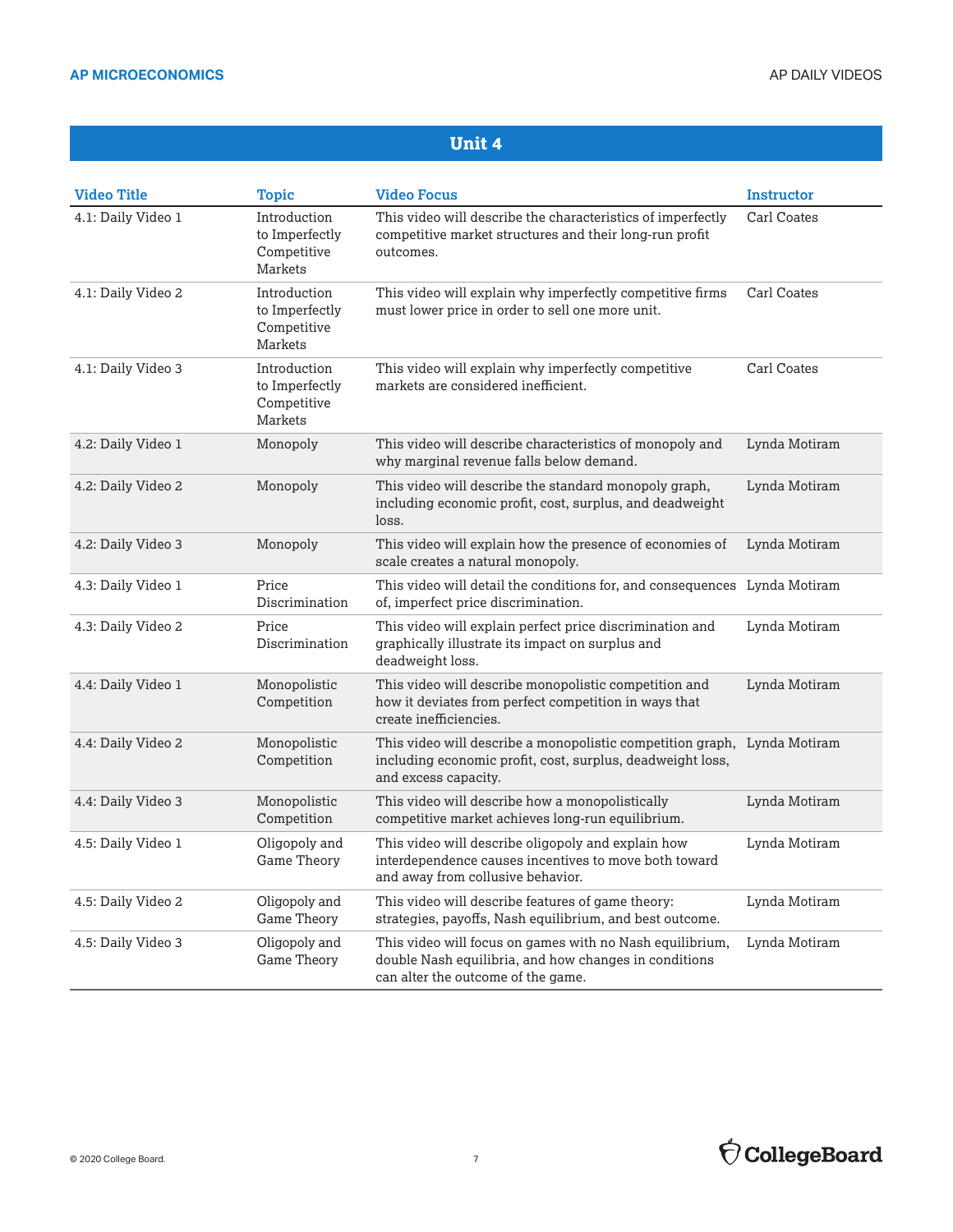| <b>Video Title</b> | <b>Topic</b>                                                     | <b>Video Focus</b>                                                                                                                                                                   | <b>Instructor</b> |
|--------------------|------------------------------------------------------------------|--------------------------------------------------------------------------------------------------------------------------------------------------------------------------------------|-------------------|
| 5.1: Daily Video 1 | Introduction to<br><b>Factor Markets</b>                         | This video will reorient student focus from the product<br>market to the resource market.                                                                                            | Lynda Motiram     |
| 5.1: Daily Video 2 | Introduction to<br><b>Factor Markets</b>                         | This video will demonstrate the role of market supply and<br>demand in the factor market with a particular focus on the<br>labor market.                                             | Lynda Motiram     |
| 5.1: Daily Video 3 | Introduction to<br><b>Factor Markets</b>                         | This video will apply profit maximizing principles to the<br>hiring of labor in the factor market. Students will use a<br>table to identify the efficient number of workers to hire. | n/a               |
| 5.2: Daily Video 1 | Changes in<br><b>Factor Demand</b><br>and Factor<br>Supply       | This video will define derived demand and illustrate how<br>productivity and output price impacts demand in the<br>labor market.                                                     | Tamra Carl        |
| 5.2: Daily Video 2 | Changes in<br><b>Factor Demand</b><br>and Factor<br>Supply       | This video will discuss the determinants of labor demand<br>and what causes the demand curve to shift in a labor<br>market model.                                                    | Tamra Carl        |
| 5.2: Daily Video 3 | Changes in<br><b>Factor Demand</b><br>and Factor<br>Supply       | This video will discuss the determinants of labor supply<br>and what causes the supply curve to shift in a labor<br>market model.                                                    | Tamra Carl        |
| 5.3: Daily Video 1 | Behavior<br>in Perfectly<br>Competitive<br><b>Factor Markets</b> | Profit-Maximizing This video will introduce the perfectly competitive<br>factor model.                                                                                               | Tamra Carl        |
| 5.3: Daily Video 2 | Behavior<br>in Perfectly<br>Competitive<br><b>Factor Markets</b> | Profit-Maximizing This video will explain how perfectly competitive firms in<br>the factor market maximize profits or minimize costs.                                                | Tamra Carl        |
| 5.3: Daily Video 3 | Behavior<br>in Perfectly<br>Competitive<br><b>Factor Markets</b> | Profit-Maximizing This video will explain how perfectly competitive firms in<br>the labor market, in a perfectly competitive output market,<br>will have a MRPL = VMPL               | Tamra Carl        |
| 5.4: Daily Video 1 | Monopsonistic<br>Markets                                         | This video will introduce the monopsonistic model and<br>explain why the MFC curve is greater than the Supply curve.                                                                 | Tamra Carl        |
| 5.4: Daily Video 2 | Monopsonistic<br>Markets                                         | The video will show why any quantity more or less than<br>MRP=MFC is less than optimal.                                                                                              | Tamra Carl        |
| 5.4: Daily Video 3 | Monopsonistic<br>Markets                                         | This video will discuss how a monopsonistic firm will<br>always hire less workers and pay a lower wage than a<br>perfectly competitive firm in the labor market.                     | Tamra Carl        |